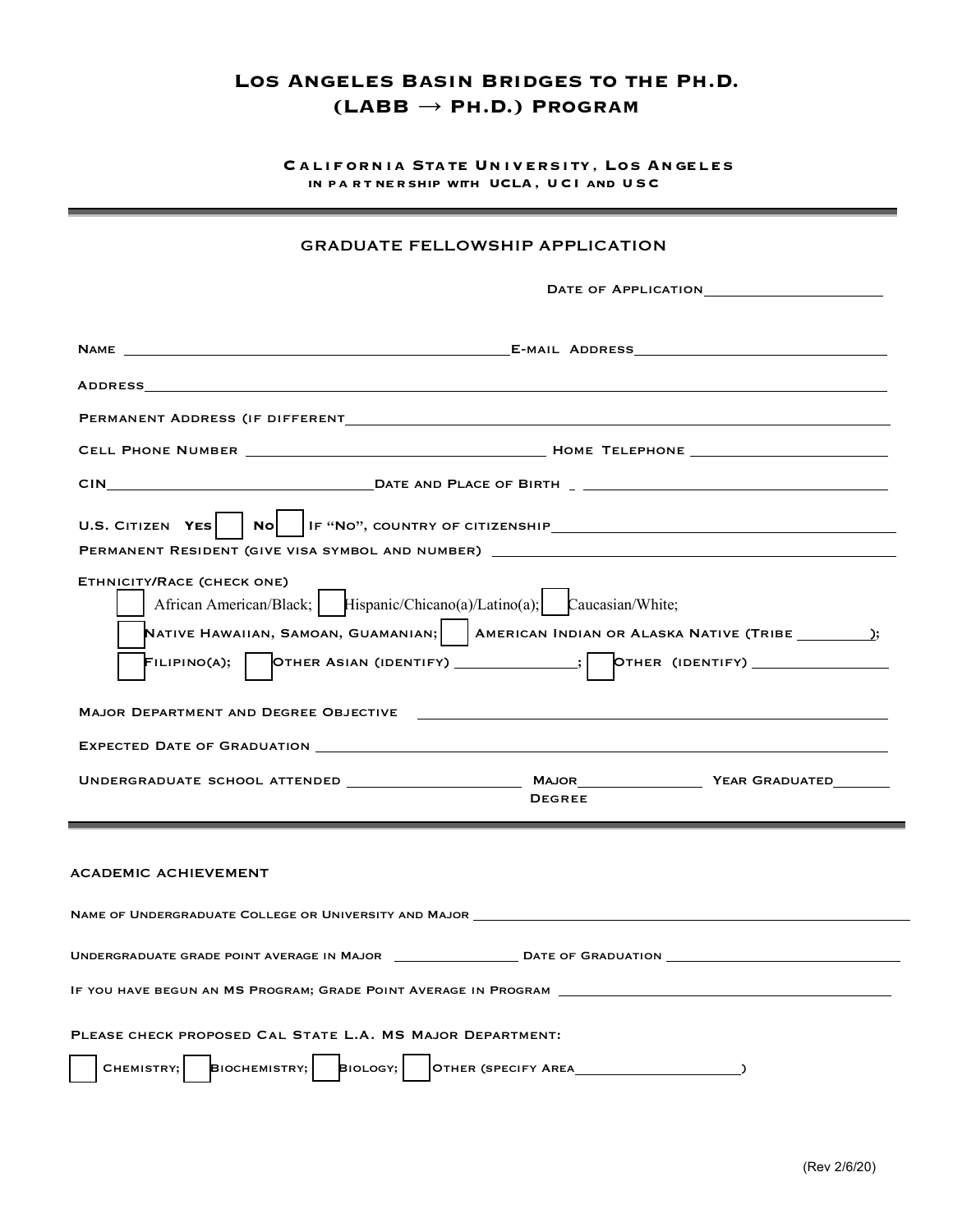PLEASE ATTACH THE FOLLOWING TO COMPLETE THE APPLICATION.

Transcripts of all your college and university work. If you are a Cal State LA student, you need send

only transcripts from work at other colleges. We will obtain your Cal State LA transcripts directly from the Registrar.

A current curriculum vitae/resume

Attach additional pages providing a response to each of the following: The Program Advisory

Committee will use your responses to assess your interest in pursuing a research career, and also YOUR ABILITY TO COMMUNICATE THROUGH WRITING.

- PLEASE DESCRIBE ANY PREVIOUS EXPERIENCE YOU HAVE IN RESEARCH OR RELATED AREAS.
- Discuss the reasons why you wish to participate in this research training program.
- PROVIDE A STATEMENT CITING YOUR REASONS WHY YOUR GOAL IS TO OBTAIN A RESEARCH PH.D. DEGREE.
- LIST ANY ACADEMIC (OR OTHER) HONORS YOU HAVE RECEIVED.
- If there is a discrepancy between your grades in academic coursework and your potential, please explain. It is expected that you will complete the masters degree with a 3.3 GPA or higher.

Arrange to have three letters of reference written on your behalf by science Faculty or senior

investigators. If you have participated in laboratory research, one of the letters would likely be from your research director. The letters should be delivered to you in sealed envelopes (signed across the seal) and included with application packet. Alternatively, faculty may send letters via email with an electronic signature to the Program Director.

A duplicate of your Graduate Record Exam scores report form

 If you are not a US citizen, attach a NOTARIZED copy of both sides of your Alien Registration ("green") card.

I hereby authorize the Bridges to the PhD Program Personnel access to my University records for purposes of Admission to and continuation in the Bridges Program. All information will be kept in strict confidence.

| ELECTRONIC OR MANUAL SIGNATURE OF APPLICANT |  |
|---------------------------------------------|--|
|---------------------------------------------|--|

**Please return completed application form not later than Wednesday, April 15, 2020 (**Applications for positions in Bridges to the PhD beginning in the Summer or Fall 2020 must be postmarked by April15. Please be advised that no action will be taken on incomplete applications**) to:**

> MORE Programs Office Biological Sciences 160 c/o Department of Chemistry and Biochemistry California State University, Los Angeles **5151 STATE UNIVERSITY DRIVE** Los Angeles, California 90032-8202

If you have any questions call:

 $\overline{a}$ 

| DR. ROBERT VELLANOWETH, PROGRAM DIRECTOR | <b>LKH 272</b> | 323-343-2148 VLLNWTH@CALSTATELA.EDU  |
|------------------------------------------|----------------|--------------------------------------|
| LISA BAUTISTA, PROGRAM ASSISTANT         | <b>BS 160</b>  | 323-343-2395 LBAUTIS3@CALSTATELA.EDU |

## **SEVERAL MS DEPARTMENTS REQUIRE BRIEF ADDITIONAL APPLICATIONS DIRECTLY TO THEM:**

BIOLOGICAL SCIENCES (RESEARCH AREAS IN BIOLOGY AND MICROBIOLOGY). THE DEADLINE IS MARCH 17, 2020. THE DEPARTMENTAL<br>DEPARTMENTAL APPLICATION IS HTTP://WWW.CALSTATELA.EDU/ACADEMIC/BIOL/MS-APPLICATIONS-BIOLOGICAL-SCIENCES

**Chemistry and Biochemistry.** The **d**eadline is April 15, 2020. Apply through http://www.calstatela.edu/dept/chem/gradprograms.htm

**CAL STATE L.A. ADMISSIONS** THROUGH CSU MENTOR **HTTPS://WWW2.CALSTATE.EDU/APPLY**